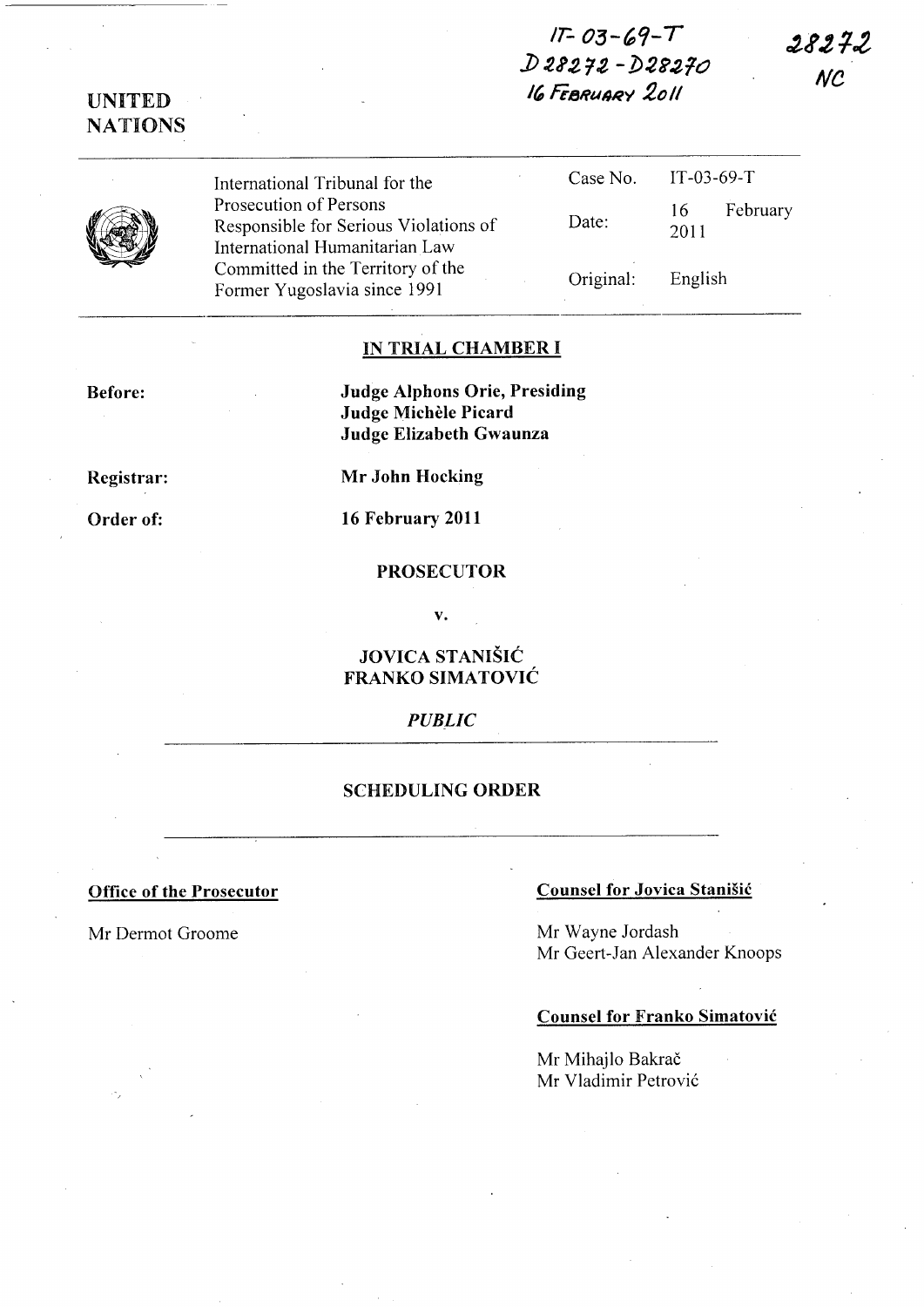TRIAL CHAMBER I of the International Tribunal for the Prosecution of Persons Responsible for Serious Violations of International Humanitarian Law Committed in the Territory of the Former Yugoslavia since 1991 ("Chamber");

NOTING that the trial in this case commenced on 9 June 2009;

NOTING that the Prosecution was granted 130 hours for the presentation of its case;

**CONSIDERING** that the last Prosecution witness gave testimony on 9 February 2011;

**CONSIDERING** the submissions of the parties filed on 2 February 2011;<sup>2</sup>

CONSIDERING the scheduling of other cases in which the Judges of this Chamber are involved;

CONSIDERING that the implementation of the below time frame may reasonably result in a period of three to four months between the hearing of the last Prosecution witness and the beginning of a possible Defence case;

FURTHER CONSIDERING that a longer adjournment than usual before Rule 98 *bis* submissions is not to be seen as pure preparation time for such submissions but has also been taken into account in assessing the overall time between the hearing of the last Prosecution witness and the commencement of a possible Defence case;

# HEREBY ORDERS the following:

- a) Oral submissions by the parties pursuant to Rule 98 *bis* of the Tribunal's Rules of Procedure and Evidence ("Rules"), if any, shall be heard in the first half of April  $2011$ , the exact dates to be determined at a later stage;
	- i. Each Defence team is granted three hours and 30 minutes in which to address the Chamber;
	- 11. The Prosecution shall address the Chamber in response, with its submissions not exceeding a total of four hours;
	- iii. There shall then follow replies by the Defence, followed by the Prosecution which are not to exceed one hour in length for each Defence team and one hour and 30 minutes for the Prosecution;

The Chamber notes that the Prosecution's case is to be seen as officially closed from the day of the last decision on admission of evidence by the Chamber. The Chamber currently estimates that due to a number of pending motions, official closure could occur within the next 2-3 weeks.

Prosecution Submission in Response to Questions From Trial Chamber, 2 February 2011 (Public); Stanisic Defence Submissions in Response to Questions From Trial Chamber, 2 February 20 11 (Public); Simatovic Defence Submissions in Response to Questions From the Trial Chamber, 2 February 20 11 (Public).

The Chamber reminds the parties that the week of 18-22 April 2011 is a non-sitting week, see T. 10652.